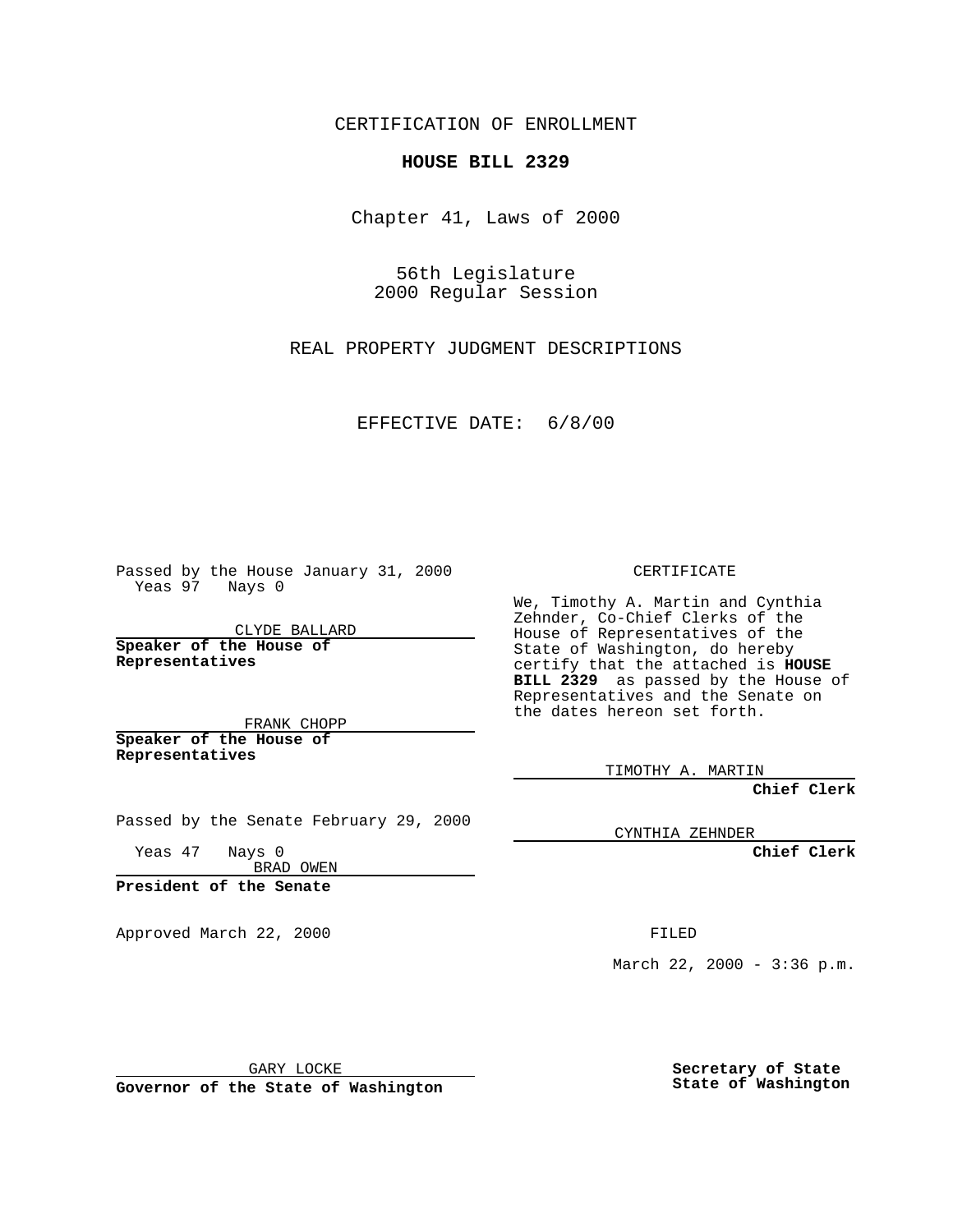## **HOUSE BILL 2329** \_\_\_\_\_\_\_\_\_\_\_\_\_\_\_\_\_\_\_\_\_\_\_\_\_\_\_\_\_\_\_\_\_\_\_\_\_\_\_\_\_\_\_\_\_\_\_

\_\_\_\_\_\_\_\_\_\_\_\_\_\_\_\_\_\_\_\_\_\_\_\_\_\_\_\_\_\_\_\_\_\_\_\_\_\_\_\_\_\_\_\_\_\_\_

Passed Legislature - 2000 Regular Session

## **State of Washington 56th Legislature 2000 Regular Session**

**By** Representatives McDonald, Lantz and Constantine

Prefiled 1/3/2000. Read first time 01/10/2000. Referred to Committee on Judiciary.

 AN ACT Relating to judgment descriptions; and amending RCW 4.64.030.

BE IT ENACTED BY THE LEGISLATURE OF THE STATE OF WASHINGTON:

 **Sec. 1.** RCW 4.64.030 and 1999 c 296 s 1 are each amended to read as follows:

 (1) The clerk shall enter all judgments in the execution docket, subject to the direction of the court and shall specify clearly the amount to be recovered, the relief granted, or other determination of the action.

 (2)(a) On the first page of each judgment which provides for the payment of money, including judgments in rem, mandates of judgments, and judgments on garnishments, the following shall be succinctly summarized: The judgment creditor and the name of his or her attorney, the judgment debtor, the amount of the judgment, the interest owed to the date of the judgment, and the total of the taxable costs and attorney fees, if known at the time of the entry of the judgment.

 (b) If the judgment provides for the award of any right, title, or interest in real property, the first page must also include an abbreviated legal description of the property in which the right,